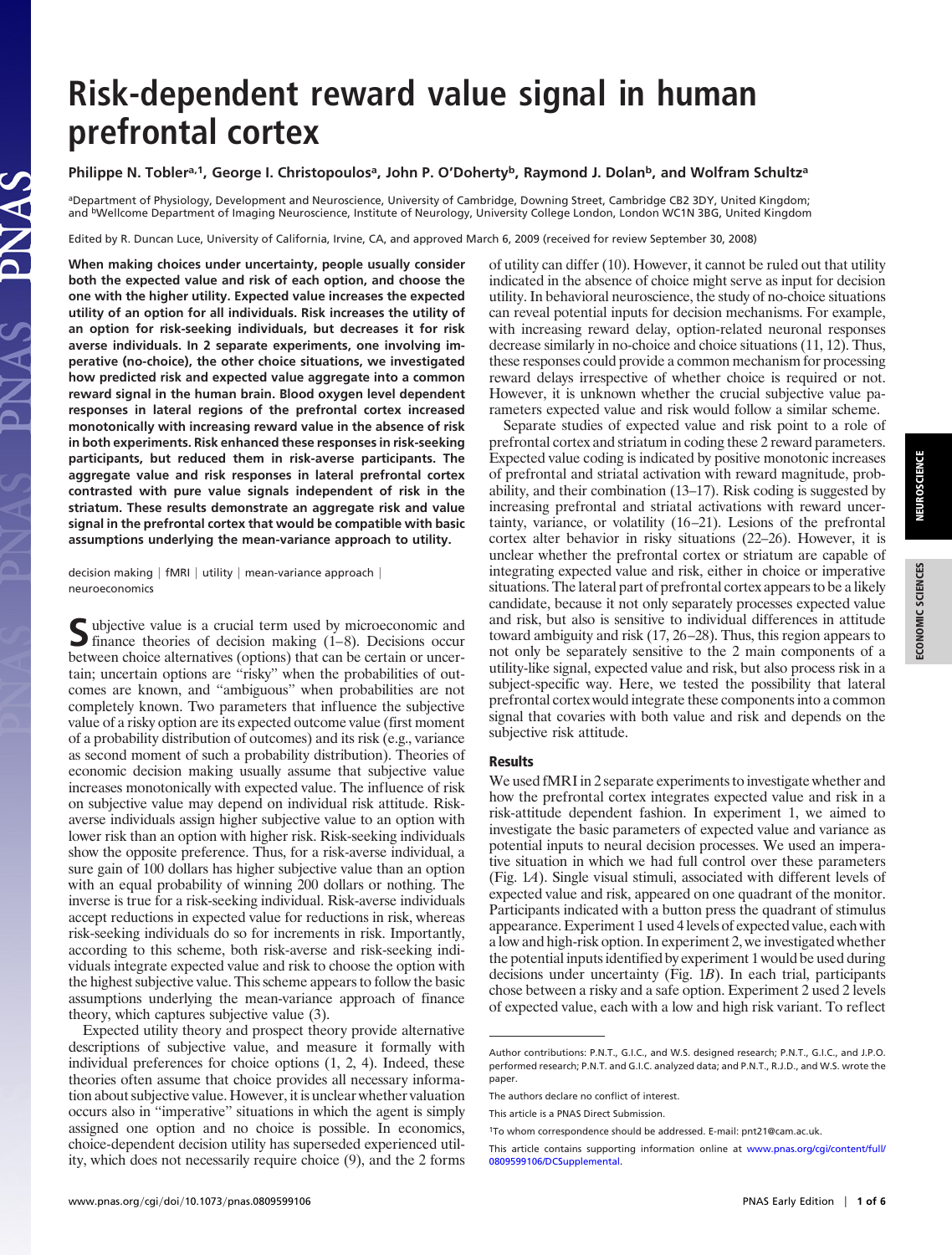

**Fig. 1.** Experimental design and behavioralmeasures of expected value and risk attitude. (*A*) Imperative task. Single stimuli were presented randomly in one of the 4 quadrants of a monitor for 1.5 s. Participants responded by indicating the quadrant in which stimuli appeared with a button press. Stimuli were associated with different combinations of reward magnitude and probability. (*B*) Choice task. A safe and a risky monetary choice option were presented randomly on the right and left side of a monitor for 5.5 s. Gambles with 2 levels of expected value and risk were used. The safe option on the left consists of a 100% gain of 45 £; the risky option on the right consists of a 50% gain of either 30 or 90 £(expected value  $= 60$  £; 2 numbers are used for the safe option to keep visual stimulation comparable with the risky option). Participants chose an option with a button press on presentation of a go-signal. (*C*) Average change in pleasantness rating resulting from the imperative procedure in all participants as a function of expected value (imperative task; 15 participants, error bars represent SEM). The scale ranged from -5 (very unpleasant) to +5 (very pleasant). (D) Risk attitudes of single participants in experiment 1. (*E*) Average certainty equivalents of low and high expected value options with same risk in experiment 2 (14 participants, error bars represent SEM). (*F*) Risk attitudes of single participants in experiment 2. Risk attitude was measured as difference between certainty equivalents of the low- and high-risk options.

the main difference between the 2 experiments, we used wellestablished imperative and choice-based measures of risk attitude in experiments 1 and 2, respectively. These measures were taken for the levels of expected value and risk used in the task, during or immediately after the task. Thus, we accounted for the possibility that experience may affect risk attitudes (29), and obtained a quantitative measure of risk attitude reflecting individual differences in processing the risk parameters used in the task.

**Behavioral Performance.** In experiment 1, we measured the pleasantness of stimuli before and after the experiment. Pleasantness ratings did not vary across stimuli associated with different reward expected value and risk before the experiment (ANOVA:  $F_{1,11}$  <  $0.77, P > 0.67$ ; regression:  $|r| < 0.12, P > 0.29$ ), but did afterward  $(F_{1,11} = 10.01, P \le 0.0001)$ , as a function of expected value ( $r = 0.53$ ,  $P < 0.0001$ ) (Fig. 1*C*). Ratings did not vary within pairs of stimuli that had the same expected value but different risk  $(t_{14} = -0.67,$  $P > 0.51$ ; paired *t* test on ratings for low versus high risk stimuli, averaged separately for each participant). Reaction time was significantly shorter for the highest, compared with lowest expected reward value (587 ms versus 601 ms,  $t_{14} = 3.1, P \lt 0.05$ ; paired *t* test). Risk attitudes were quantified by comparing the postexperimental pleasantness ratings of  $(p = 0.25 + p = 0.75)$  with that of  $(p = 1.0)$  (30). If the first expression is smaller than the second, participants are risk averse, if it is larger, they are risk seeking. Of the 15 participants, 4 were risk averse, 8 risk seeking, and 3 risk neutral [average risk aversion ( $\pm$  SEM): risk averters 4.1 ( $\pm$  0.3); risk seekers  $-1.5$  ( $\pm$  0.5); Fig. 1*D*]. The rating-based, imperative, measure of risk attitude correlated with an independent, choicebased, measure of risk attitude  $(r = 0.59, P < 0.05)$ . Thus, participants discriminated the stimuli according to expected value, and differed in their risk attitudes.

In experiment 2, we measured points of equal preference (certainty equivalents) between adjusting safe options and risky options to quantify the subjective value each participant assigned to risky options (31). Certainty equivalents significantly increased with expected value, keeping risk constant  $(t_{13} = 34.4, P \le 0.0001)$  (Fig. 1*E*). To assess risk attitudes, we used the difference in certainty equivalents between low and high risk options, keeping expected value constant. Two participants were risk seeking, 12 risk averse (Fig. 1*F*). Thus, participants' choice preferences were influenced by both expected value and risk.

**Value Coding Irrespective of Risk in Lateral Prefrontal Cortex.** First, we reasoned that an expected value-coding region should show increasing activity to safe options with increasing expected value in the absence of any risk. To test this prediction in experiment 1, we regressed responses to stimuli predicting reward of different magnitudes with certainty  $(p = 1.0)$ , and found a significant increase in lateral prefrontal regions (Fig.  $2A$ ;  $P < 0.05$ , small volume correction in frontal lobe). Activations increased similarly, and differed insignificantly for risk-seeking and risk-averse individuals (Fig. 2*B*;  $P < 0.05$  for both risk-averse and risk-seeking participants;  $P = 0.97$ for difference between the 2 groups). In experiment 2, we compared brain activation when participants chose safe options with high as opposed to low magnitude. To control for the possibility of outcome-related activation contaminating choice-related activation, we did not show the outcomes of each choice in this experiment. As with imperative trials of experiment 1, lateral prefrontal activations were significantly stronger for high, compared with low magnitude options (Fig. 3A; [Fig. S1](http://www.pnas.org/cgi/data/0809599106/DCSupplemental/Supplemental_PDF#nameddest=SF1)A;  $P < 0.001$  for all participants). Activations increased similarly for both risk seeking and risk-averse participants. However, due to the little number of risk-seeking partricipants  $(n = 2)$ , the power to make meaningful inferences is very limited; therefore, we show data comparing [risk-seeking with risk-averse groups for experiment 2 only in the](http://www.pnas.org/cgi/data/0809599106/DCSupplemental/Supplemental_PDF#nameddest=STXT) *[SI](http://www.pnas.org/cgi/data/0809599106/DCSupplemental/Supplemental_PDF#nameddest=STXT)*. The lateral prefrontal regions identified in experiments 1 and 2 overlapped (Fig. 3*B*). Indeed, the activations found in experiment 2 were significant within a region of interest (ROI) defined by only the significantly activated voxels of experiment  $1 (P < 0.05$ , small volume correction). Thus, activations in similar lateral prefrontal regions increase with expected value in the absence of risk, both in imperative and choice situations.

**Integration of Expected Value and Risk According to Subjective Risk Attitude in Lateral Prefrontal Cortex.** Next, we investigated how the addition of risk would influence the lateral prefrontal activations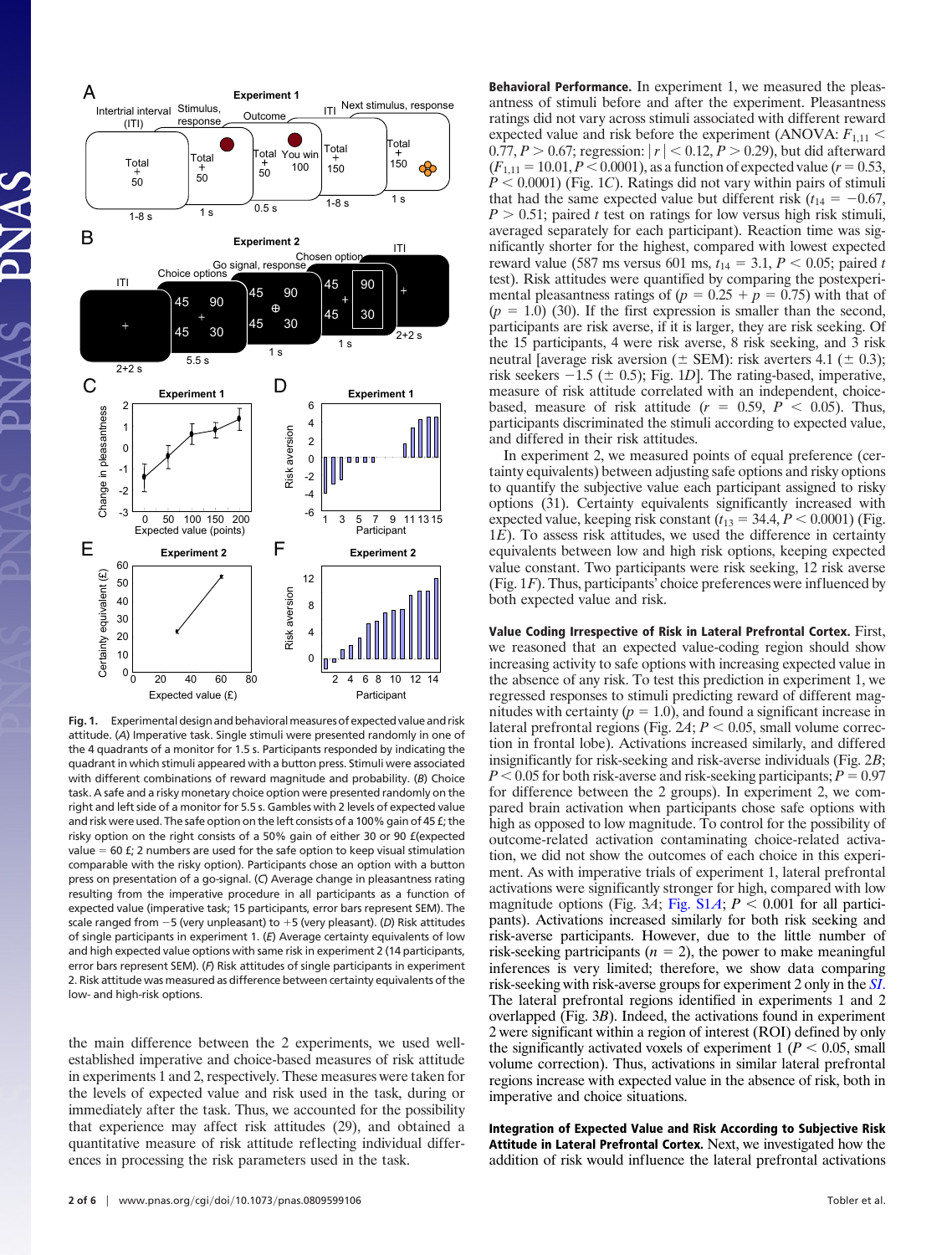

**Fig. 2.** Integrated value and risk coding in lateral prefrontal cortex. (*A*) Value coding with safe options in experiment 1. Activation in lateral prefrontal cortex increasing with safe reward (peaks at  $42/30/10$  and  $34/44/10$ ;  $P < 0.05$ , small volume correction with false discovery rate in frontal lobe). Activations were identified by a linear contrast of the 3 safe options: 0, 100, and 200 points. (*B*) Increase of BOLD response with expected value in safe options irrespective of risk attitude in experiment 1. Peak activations from cluster shown in *A* covarying with expected value for both risk-averse and risk-seeking individuals ( $P < 0.05$ , simple regressions). The difference between the 2 groups was not significant ( $P = 0.97$ , unpaired *t* test). (*C*) Risk attitude-dependent activation or suppression of responses to risky options in lateral prefrontal cortex in imperative experiment 1. Time courses of responses were extracted from circled cluster shown in *A*. Responses to stimuli associated with different levels of risk (average variance of lowand high-risk stimuli  $= 2.5$ -k and 20-k points<sup>2</sup>) were averaged separately for risk-averse and risk-seeking participants and across the 4 levels of expected value of interest (50, 100, 150, and 200 points; average, 125 points). (*D*) Peak activations from time course analysis shown in *A* to different pairs of stimuli with same expected value but different risk, averaged separately for risk-averse and riskseeking participants. Activations were higher with higher risk in risk-seeking participants, and lower in risk-averse participants (risk-averse participants: *t*  $-8.6$ ,  $P < 0.01$ ; risk-seeking participants;  $t = 3.1$ ,  $P < 0.05$ ). Activations increased with expected values (left to right; for all:  $R^2 > 0.64$ ,  $P < 0.06$ ). The groups of participants were split according to the sign of risk attitude.

related to expected value. Thus, we not only regressed activations to expected value, but also searched for stronger activations for the high-risk options than the low-risk options in risk-seeking individuals and weaker activations in risk-averse individuals. Activations in the previously identified lateral region of prefrontal cortex fulfilled this response profile ( $P < 0.05$ , small volume correction in frontal lobe). Time course analyses revealed that the high-risk options elicited stronger activations than the low-risk options in the riskseeking individuals, but weaker activation in the risk-averse individuals (Fig. 2*C*). The time courses for the low-risk options were similar in the 2 participant groups. Activations increased with expected value in both participant groups (Fig. 2*D*). The increased risk of the high-risk options boosted or suppressed activations in risk-seeking and risk-averse participants, respectively (Fig. 2*D*). These results suggest that activations in lateral prefrontal cortex combine expected value and risk.



**Fig. 3.** Control analyses. (*A*) Value coding with safe options in experiment 2. Lateral prefrontal cortex region with stronger activation for higher expected value (peak at 30/52/10;  $P < 0.05$ , small volume correction in 10-mm sphere around circled peak voxel at 34/44/10 shown in Fig. 2*A* defined by experiment 1). (*B*) Overlap of activations from experiment 1 and 2. To show the full extent of the overlap, activations from  $A$  and  $E$  were plotted at  $P < 0.05$ . Activations from experiment 2 were significant ( $P < 0.05$ , small volume correction) within significant voxels of experiment 1. (*C* and *D*) Correlation of risk attitude with coding of risk, but not expected value in lateral prefrontal cortex. For this analysis, we varied risk and kept expected value constant or varied expected value and kept risk constant. In clusters shown in *A* and in Fig. 2*A*, the high-risk option elicited stronger activation than the low-risk option in risk-seeking individuals, but weaker activation in risk-averse individuals. These activation differences correlated with the degree of individual risk aversion (open squares), in both imperative (*C*; experiment 1) and choice situations (*D*; experiment 2) (for experiment 1, the variance of low- and high-risk options was 7.5-k and 22.5-k points2, the expected value of both options was 150 points;  $R^2$  = 0.49,  $P$  < 0.01; for experiment 2, the variance of low- and high-risk options was 400 and 900  $f^2$ , the expected value of both options was 60 £;  $R^2 = 0.81$ ,  $P < 0.0001$ ). Conversely, higher expected value elicited an increase in lateral prefrontal activation that did not covary with risk attitude (filled diamonds; for experiment 1, the expected value of low- and high-value options was 50 and 150 points, the variance of both options was 7.5-k points<sup>2</sup>;  $R^2 = 0.01$ ,  $P = 0.64$ ; difference between correlations:  $P = 0.05$ , *z* test; for experiment 2, the expected value of low- and high-value options was 30 and 60 f, the variance of both options was 400  $f^2$ ;  $R^2 = 0.06$ ,  $P =$ 0.39; difference between correlations:  $P < 0.01$ , *z* test). (*E*) Comparison of different risk attitude-weighted risk terms in lateral prefrontal cortex in experiment 1. Paired *t* tests revealed a significantly better fit of brain activation with riskattitude weighted variance than skewness ( $t = 3.34$ ,  $P < 0.01$ ). The comparisons of skewness with coefficient of variation and SD did not reach significance (*t* 1.74,  $P = 0.11$  and  $t = 2.05$ ,  $P = 0.06$  for coefficient of variation and SD, respectively). To compare different risk terms, we normalized each one of them before multiplying it with negative individual risk attitude in experiment 1 and searching for covariation with brain activation. The analysis was restricted to risk-averse and risk-seeking participants ( $n = 12$ ), because the equivalent regressors in risk neutral participants consisted only of zeros and, thus, did not discriminate between different risk terms. Error bars correspond to SEM.

We asked whether expected value and risk would also combine in the choice situation of experiment 2. The increased risk of the high-risk option resulted in moderate activation increases when chosen by risk-seeking individuals, but in activation suppresions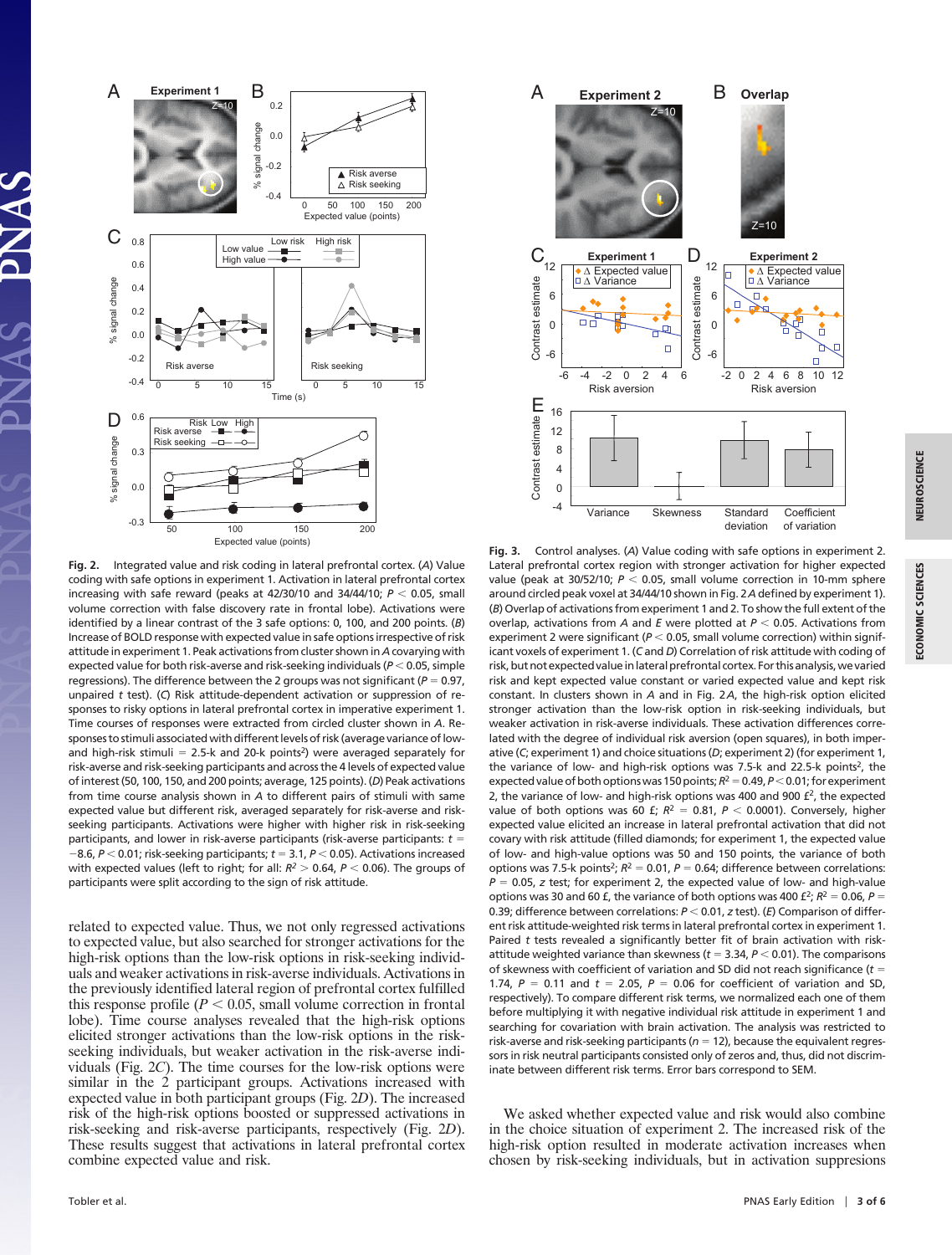when chosen by risk-averse individuals. [\(Fig. S1](http://www.pnas.org/cgi/data/0809599106/DCSupplemental/Supplemental_PDF#nameddest=SF1)*B*). Activations increased with expected value in both groups of individuals [\(Fig.](http://www.pnas.org/cgi/data/0809599106/DCSupplemental/Supplemental_PDF#nameddest=SF1) [S1](http://www.pnas.org/cgi/data/0809599106/DCSupplemental/Supplemental_PDF#nameddest=SF1)*C*). Thus, lateral prefrontal cortex activation appears to combine expected value and risk not only in imperative, but also in choice situations.

**Risk Coding Dependent on Subjective Risk Attitude in Lateral Prefrontal Cortex.** Above, we observed substantial influences of risk attitude on the integrated expected value and risk signal. Utility theory suggests that risk attitude should primarily influence risk rather than expected value processing. Therefore, utility-related activation should correlate with individual differences in risk attitude only for options that differ in terms of risk but not in terms of expected value. We tested this requirement and found it met by the previously identified lateral prefrontal region (Fig. 3*C*). The difference in activation elicited by 2 options differing in risk but not expected value correlated negatively with risk aversion  $(r = -0.70,$  $P < 0.01$ ). Conversely, the differential activation arising from 2 options differing in expected value but not risk did not correlate with risk attitude  $(r = -0.10, P = 0.64; Fig. 3C)$ . These data suggest that risk, but not expected value coding by lateral prefrontal cortex, is sensitive to risk attitude.

Next we asked whether risk attitude would also primarily affect risk rather than expected value processing in the choice situations of experiment 2. As with the imperative experiment 1, the differential lateral prefrontal activation elicited by 2 options differing in risk, but not expected value correlated negatively with risk aversion  $(r = -0.90, P < 0.0001$ ; Fig. 3*D*). Inspection of the correlation showed that lateral prefrontal activation to higher risk decreased continuously with increasing risk aversion. Conversely, the activation difference between 2 options with the same risk, but different expected value did not correlate with risk attitude  $(r = -0.24, P =$ 0.39; Fig. 3*D*). These data indicate that lateral prefrontal activation related to risk depends on risk attitude irrespective of whether choice is a formal task requirement or not.

Risk can be defined, for example, as SD, variance, skewness, and coefficient of variation (SD divided by expected value) (3, 32, 33). Thus, risk attitude could influence different risk terms differentially, and an integrated expected value and risk signal could theoretically be constructed with various risk terms. In experiment 1, we used enough different options to allow at least partial distinction between some of the proposed risk terms. Activation in the lateral prefrontal region showing individual risk-attitude dependent risk coding was similarly responsive to variance, SD, and coefficient of variation, and marginally more responsive to these risk terms than to skewness (Fig. 3*E*). Importantly, irrespective of the precise risk term used, the basic rationale of the current study holds in that increasing risk decreases the utility of an option for a risk-averse individual, but increases it for a risk-seeking individual.

**Contrast with Posterior Striatum.** Previous research reported expected value coding in the striatum (14, 17). By way of replicating and extending these findings, we asked whether striatal expected value signals would show risk-attitude dependent changes with risky options. We found that striatal activations increased with expected value irrespective of risk level and risk attitude in the imperative situations of experiment 1 (Fig. 4 *A*–*C*). The identified region located in posterior striatum, at the border of the globus pallidus and putamen. We tested for pallidal/putamen expected value and risk coding also in the choice situations of experiment 2. As with experiment 1, we found phasic increases in ventral pallidum/ putamen activation with increasing expected value, irrespective of risk level and attitude [\(Fig. S2\)](http://www.pnas.org/cgi/data/0809599106/DCSupplemental/Supplemental_PDF#nameddest=SF2). These data suggest that ventral pallidum/putamen activity reflects risk-independent expected value both in imperative and choice situations. Importantly, in contrast to the lateral prefrontal cortex, the phasic expected value-related activations in striatum are not modulated by risk, suggesting that not

**Fig. 4.** Value coding irrespective of risk in striatum. (*A*) Activation in posterior striatum covarying with increasing expected value (peak at 18/-4/2; *P* 0.05, small volume correction with false discovery rate in striatum). (*B*) Time courses of risk-independent responses in cluster shown in *A*, averaged separately for risk-averse and risk-seeking participants. Activations were averaged across the 4 levels of expected value (50, 100, 150, and 200 points; average, 125 points). (*C*) Activation in cluster shown in *A* to different pairs of stimuli with same expected value but different risk, averaged separately for risk-averse and risk-seeking participants. Peak activations were similar for low and high risk, irrespective of risk attitude ( $P > 0.66$ ) and increased with expected value (left to right; for all 4 groups:  $R^2 > 0.86$ ,  $P < 0.05$ ). RA, risk averse; RS, risk seeking; L, low; H, high.

every expected value-sensitive region also displays dependence on risk and risk attitude.

#### **Discussion**

The present study shows that expected value signals in the lateral prefrontal cortex are reduced by risk in risk-averse individuals, but increase with risk in risk-seeking individuals. Although previous data showed separate coding of expected value and risk, the present results uncover a remarkable integration of risk into expected value signals. Moreover, the integration of expected value and risk in prefrontal reward signals was not restricted to choices, but occurred also in choice-free (imperative) situations. In contrast to the prefrontal integration, expected value signals in the striatum appeared to be insensitive of risk. Together with separate risk signals identified in previous studies, striatal mechanisms appear to code the expected value and risk components separately.

**Relation to Utility Theory.** The present experiment showed similar ventrolateral prefrontal activations both in imperative and choice situations (experiments 1 and 2, respectively). Formal measurement of expected utility traditionally is based on preferences. Therefore, it requires choice situations. However, it is conceivable that microeconomic decision signals are based on more basic input signals reflecting simple reward parameters such as expected value and risk. As an analogy, sensory systems may give rise to perceptual decision signals based on neuronal correlates of basic sensory parameters such as visual motion or tactile vibration (34, 35). The current data suggest that the lateral prefrontal cortex processes a combined signal of expected value and risk not only in imperative but also in choice situations. Thus, for the lateral prefrontal cortex, similar valuation processes may occur in the absence and presence of overt choice and decision, and valuation may not necessarily require choice. This finding may suggest that experienced and decision utility (10) can rely on similar neuronal mechanisms.

In the mean-variance approach to decision utility developed by finance theory, the expected utility of an option corresponds to its expected value minus its risk-attitude-weighted risk (8, 36, 37). The weight that corresponds to risk attitude assumes positive values with risk averse and negative values with risk-seeking individuals. The mean-variance approach appears to provide a useful approximation to utility and even prospect (32, 36–39). Also, with some classes of utility functions (e.g., quadratic), the expected utility is characterized completely by mean and variance, although these functions have some unrealistic properties.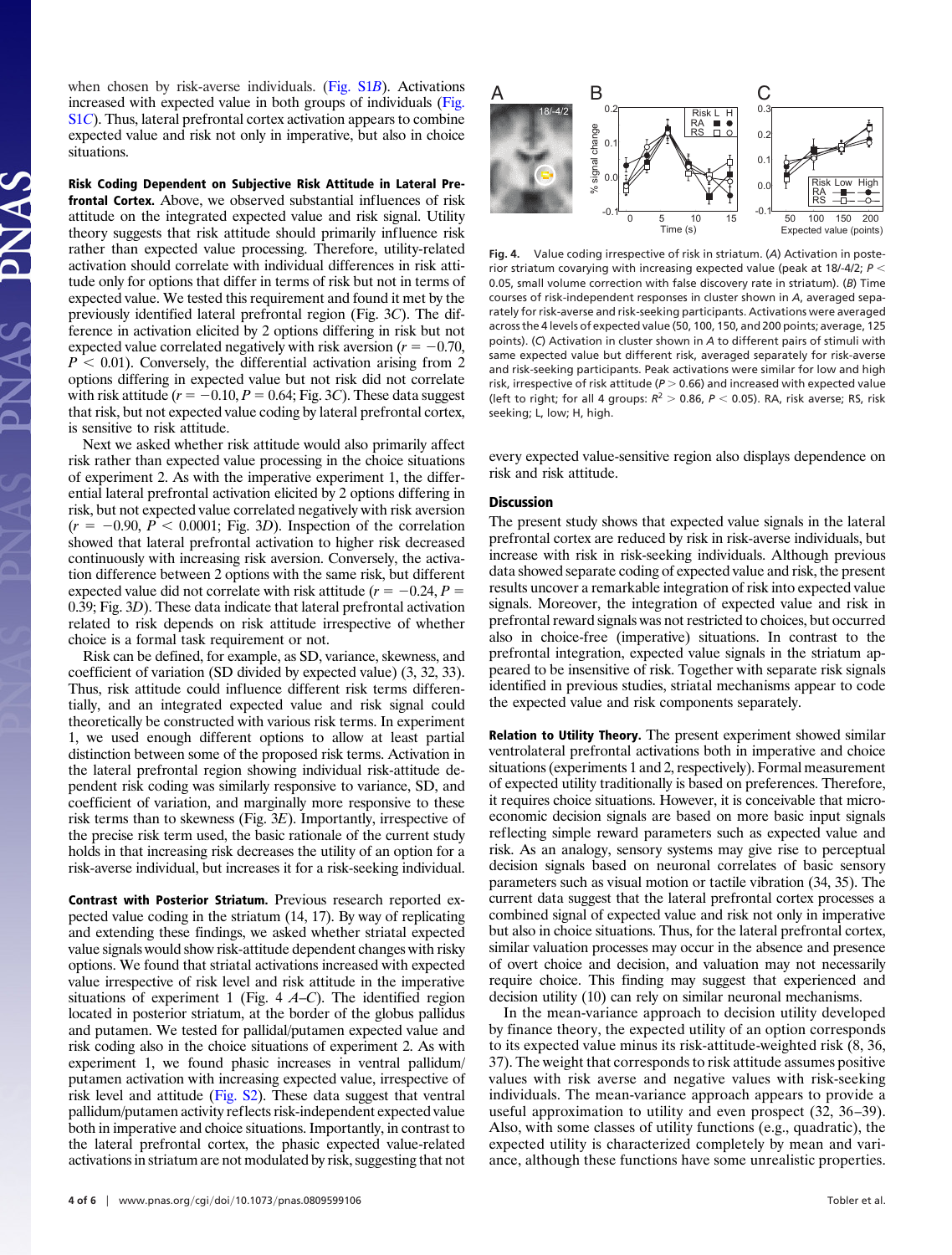Last, with normally distributed outcomes, variance is a valid measure of risk and the mean-variance approach to expected utility holds (32), whereas with not normally distributed outcomes higher moments such as skewness and kurtosis are needed (5). Thus, several lines of evidence suggest that the meanvariance approach to utility is viable, at least under some conditions. The currently found aggregate signal of expected value and risk in the lateral prefrontal cortex could form the neuronal basis of an accepted normative theory of economic decision making.

Standard economic and prospect theories treat utility as a scalar value rather than separating it into constituent elements as endorsed by the mean-variance approach (1, 2, 4). We are agnostic about the specific form of the utility function used by our participants. Any of the utility functions we have recalled are possible; in each function, an increase in the mean without reducing the variance increases utility. The standard utility theories would explain the presently found behavioral and neuronal sensitivity to risk with considerable nonlinearities of utility functions (i.e., deviations from linear expected value coding). The present results are perfectly compatible with expected utility coding by the lateral prefrontal cortex. As a matter of fact, although we used only 3 different magnitudes, the responses to safe options (Fig. 2*B*) tended to show the typical concave and convex functions of reward magnitude in risk-averse and risk-seeking participants, as would be suggested by expected utility or prospect.

The mean-variance approach to utility defines risk as variance, whereas in standard economic approaches to utility, the definition of risk depends on the class of utility functions used (40). We compared several alternative risk terms, such as standard deviation, coefficient of variation (33), and skewness and found comparable relations between lateral prefrontal activation and these terms when weighted with individual risk-attitude, except for skewness. Thus, for the presently reported region in lateral prefrontal cortex, the general scheme of integrating expected value and risk may hold irrespective of the exact risk term used, as long as higher moments such as skewness are not considered.

**Individual Differences in Risk Processing.** Although other species such as bumblebees and juncos show primarily situation-specific differences in risk attitude (41), the degree to which risk attitudes differ across individuals in similar situations appears to be particularly pronounced in humans. In the present study, individuals differed substantially in their risk attitudes. These differences were expressed in lateral prefrontal activation. The correlation of behavioral and lateral prefrontal blood-oxygen-level-dependent (BOLD) responses to risk concurs with the finding that stimulation of lateral prefrontal regions alters risk attitudes (27, 28). Thus, the present data add to the notion that the analysis of individual differences in brain activation is not only viable but also elucidates basic mechanisms of risky decision making.

In the present study, we measured risk attitudes in imperative and choice tasks. As in principle these tasks might yield different risk attitudes, it may be important to keep conclusions based on BOLD activity separate for imperative and choice tasks. Nevertheless, for experiment 1, we found that risk attitude correlated well between imperative (rating) and choice situations. This result suggests that, at least in some situations, risk attitude seems to be independent of imperative or choice measures. One could argue that a taskindependent measure of risk attitude, such as a questionnaire about hypothetical gambles, would be more appropriate to measure risk attitude. However, behavioral economics has become reluctant to use hypothetical and task-independent measures, because experience of the task can profoundly affect risk attitudes (29). Future research is needed to determine the most appropriate measure of risk attitude.

**Comparison with Striatum.** Previous research reported increasing striatal responses to increases in expected value and its components, magnitude and probability (14, 16, 17, 42–46). Expected value is a risk-independent measure of the value of choice options. We now show that the currently observed expected value-related striatal activations are insensitive to risk and risk-attitude. It is worth noting that these striatal activations were detected with regression models that tested for phasic activations. Longer-lasting, more tonic activations reflecting risk occur in the striatum, but it is unclear whether they are related to risk-attitude (16). The present designs used short intervals between stimuli and outcomes (experiment 1) or no outcomes at all (experiment 2). The designs were optimized for the detection of phasic signals, more similar to the expected value than risk signals emitted by dopamine neurons (47). With these designs, we identified activations in posterior striatal regions, extending into the globus pallidus. The globus pallidus codes reward, receives inputs primarily from the ventral striatum, and sends rewardrelated information to the lateral habenula, which in turn innervates dopamine neurons (48, 49). Critically, the distinction between striatal and lateral prefrontal responses suggests that not all expected value-sensitive regions integrate risk. Instead, striatal expected value signals are coded separately from risk, and could form the basis for lateral prefrontal integration of expected value and risk.

Anatomical and functional considerations suggest that the lateral prefrontal cortex may be ideally suited to assign choice options with an integrated expected value and risk signal. It receives input from inferior temporal, orbitofrontal and cingulate cortex, the amygdala, and dopaminergic midbrain (50–54). Sensory and object related information could arrive from inferior temporal cortex (55, 56). Expected value and risk-related information could arrive from orbitofrontal and posterior cingulate cortex, amygdala, and dopaminergic midbrain (57–63). In turn, it projects to dorsolateral prefrontal and premotor regions, and could, thus, influence behavioral output (51, 54). Neurophysiological studies have shown that single lateral prefrontal neurons use reward information to increase spatial discrimination, encode reward-based stimulus category, and integrate reward and response history (64–66). Together, these findings on expected reward value and risk processing in the lateral prefrontal cortex underline the role of this structure as a key component of the decision system of the brain. By showing that the lateral prefrontal cortex integrates expected reward value and risk, our data suggest that this region may provide a building block for the computation of utility, as specified by finance and risk-sensitive foraging theories.

#### **Materials and Methods**

#### For details, see *[SI Methods](http://www.pnas.org/cgi/data/0809599106/DCSupplemental/Supplemental_PDF#nameddest=STXT)*.

Fifteen right-handed healthy participants (mean age, 27 years; range, 20 –41 years; 8 females) were investigated in experiment 1, 14 (mean, 25; range, 20 –30 years, 6 females) in experiment 2. Participants were recruited through an advertisement on a local community web site.

Experiment 1 consisted of an imperative paradigm, which allowed us to study the processing of expected value and risk independent of choice. At the beginning of a trial in the main paradigm, single visual stimuli appeared for 1.5 s in one of the 4 quadrants of the monitor. Participants pressed one of 4 buttons corresponding to the quadrant of stimulus appearance. Outcomes appeared 1 s after the stimulus for 0.5 s. Points served as reward, 4% of which were paid out as British pence to participants at the end of the experiment. Throughout the experiment, the total of points accumulatedwas displayed and updated after reward delivery. We used 4 levels of expected value, which varied between 50 and 200 points in steps of 50. For each of these levels, we used a high- and a low-risk variant with the same expected value, resulting in 8 different stimuli. Trial types alternated randomly. Participants rated the pleasantness of visual stimuli before and after the experiment on a scale ranging from  $5 =$  very pleasant to  $-5 =$  very unpleasant.We quantified probabilistic risk aversion by comparing the postexperimental ratings for  $(p = 0.25 + p = 0.75)$  and  $p = 1.0$  (30). Experiment 2 varied expected value and risk in a choice situation. In each trial, a risky and a safe option appeared for 5.5 s on the right and left side of a fixation cross present in the middle of the screen. The risky options consisted of a 50% gain of either a larger or a smaller